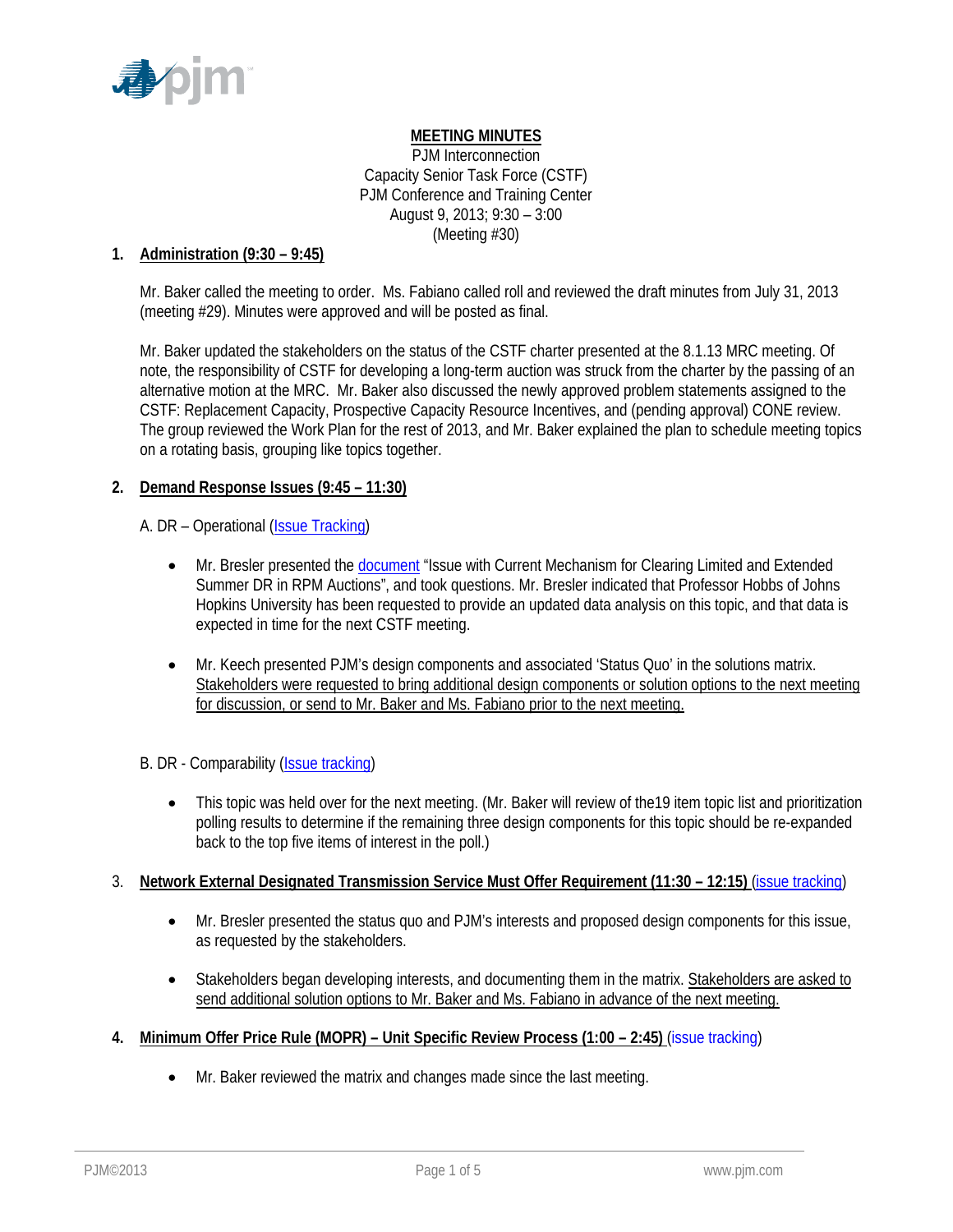

• The stakeholders continued documenting desired solution options, and will be winnowing theses options and beginning to package solutions in the next meeting. The matrix in its post-meeting format has been posted in the meeting materials. Stakeholders are invited to send packages in advance of the meeting.

### **5. Wrap-up and Future Agenda Items (2:45 – 3:00)**

 The Stakeholders requested that CSTF meetings be scheduled out through the end of 2013+ as soon as possible. The "Replacement Capacity" issue's MIC meeting on Aug. 26th has been moved to a CSTF meeting on that same date.

### **Future meeting dates** (click on link to register)

| August 26, 2013    | $1:00 - 4:00$ | <b>In-person &amp; WebEx</b> |
|--------------------|---------------|------------------------------|
| August 28, 2013    | $9:30 - 4:30$ | <b>In-person &amp; WebEx</b> |
| September 9, 2013  | $1:00 - 4:30$ | In-person & WebEx            |
| September 16, 2013 | $9:30 - 4:30$ | In-person & WebEx            |
| September 24, 2013 | $1:00 - 4:30$ | In-person & WebEx            |
| October 2, 2013    | $9:30 - 4:30$ | In-person & WebEx            |
| October 4, 2013    | $9:30 - 4:30$ | In-person & WebEx            |
| October 16, 2013   | $9:30 - 4:30$ | In-person & WebEx            |
| October 30, 2013   | $9:30 - 4:30$ | In-person & WebEx            |
| November 4, 2013   | $9:30 - 4:30$ | In-person & WebEx            |
| November 18, 2013  | $9:30 - 4:30$ | <b>In-person &amp; WebEx</b> |
| December 3, 2013   | $9:30 - 4:30$ | In-person & WebEx            |
| December 10, 2013  | $1:00 - 4:30$ | In-person & WebEx            |
|                    |               |                              |

#### **Anti-trust:**

You may not discuss any topics that violate, or that might appear to violate, the antitrust laws including but not limited to agreements between or among competitors regarding prices, bid and offer practices, availability of service, product design, terms of sale, division of markets, allocation of customers or any other activity that might unreasonably restrain competition. If any of these items are discussed the chair will re-direct the conversation. If the conversation still persists, parties will be asked to leave the meeting or the meeting will be adjourned.

#### **Code of Conduct:**

As a mandatory condition of attendance at today's meeting, attendees agree to adhere to the PJM Code of Conduct as detailed in PJM Manual M-34 section 4.5, including, but not limited to, participants' responsibilities and rules regarding the dissemination of meeting discussion and materials.

#### **Public Meetings/Media Participation:**

Author: Janell Fabiano DM #: 762374

Unless otherwise noted, PJM stakeholder meetings are open to the public and to members of the media. Members of the media are asked to announce their attendance at all PJM stakeholder meetings at the beginning of the meeting or at the point they join a meeting already in progress. Members of the Media are reminded that speakers at PJM meetings cannot be quoted without explicit permission from the speaker. PJM Members are reminded that "detailed transcriptional meeting notes" and white board notes from "brainstorming sessions" shall not be disseminated. PJM Members are also not allowed to create audio, video or online recordings of PJM meetings.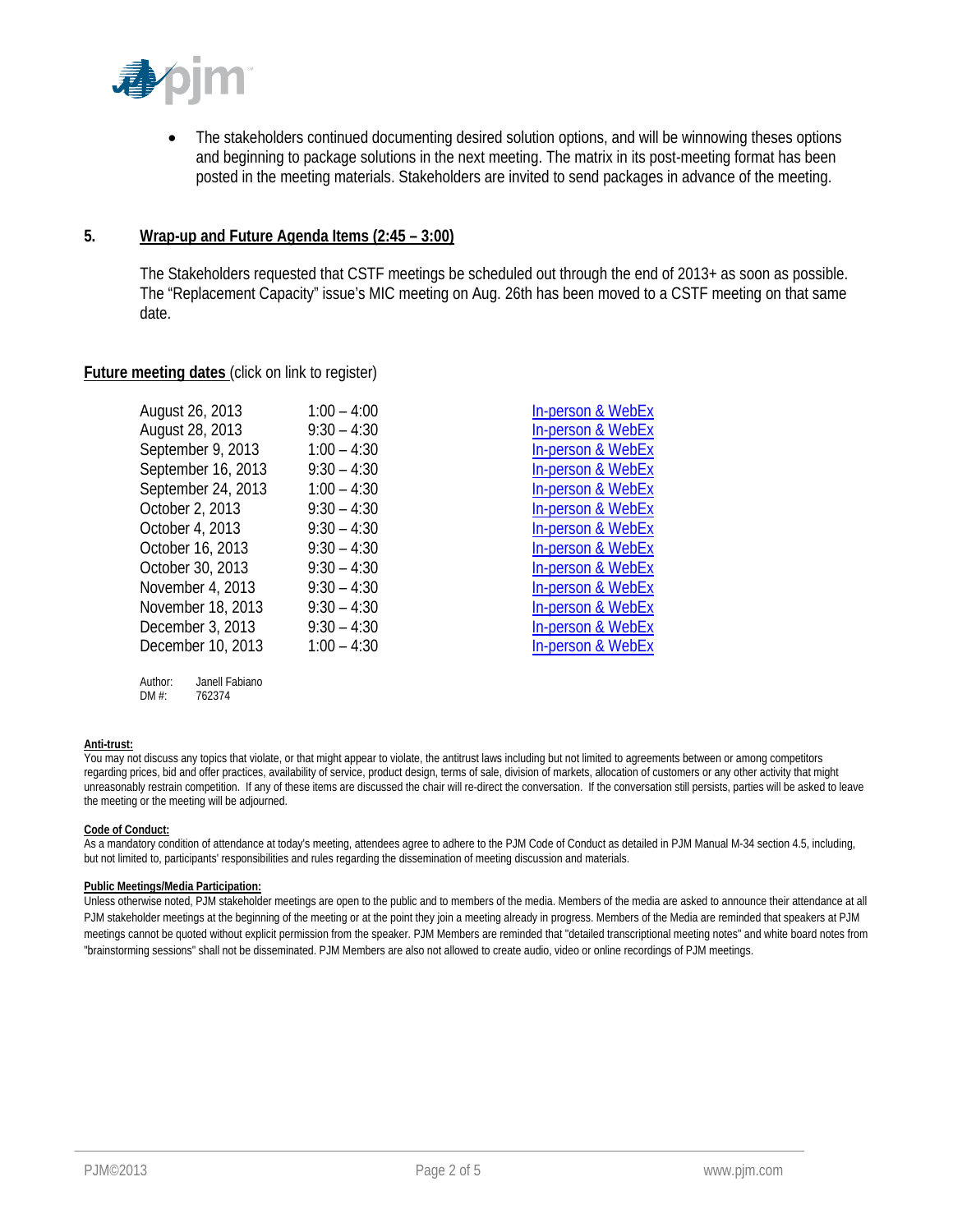

## **Attendees: In Person**

| <b>Last Name</b> | <b>First Name</b> | <b>Company Name</b>                      | Sector                      |
|------------------|-------------------|------------------------------------------|-----------------------------|
| <b>Baker</b>     | Scott             | PJM Interconnection, LLC                 | Not Applicable              |
| <b>Bastian</b>   | Jeff              | PJM Interconnection, LLC                 | Not Applicable              |
| <b>Bresler</b>   | Stu               | PJM Interconnection, LLC                 | Not Applicable              |
| <b>Bryson</b>    | Mike              | PJM Interconnection, LLC                 | Not Applicable              |
| Ciabattoni       | Joseph            | PJM Interconnection, LLC                 | Not Applicable              |
| Citrolo          | John              | PSEG Energy Resources and Trade LLC      | <b>Transmission Owner</b>   |
| Dugan            | William           | Monitoring Analytics, LLC                | Not Applicable              |
| Fabiano          | Janell            | PJM Interconnection, LLC                 | Not Applicable              |
| Fitch            | Neal              | GenOn Energy Management, LLC             | <b>Generation Owner</b>     |
| Ford             | Adrien            | PJM Interconnection, LLC                 | Not Applicable              |
| Fuess            | James             | PBF Power Marketing LLC                  | <b>Generation Owner</b>     |
| Griffiths        | Daniel            | Comverge                                 | Not Applicable              |
| Guerry           | Katie             | EnerNOC, Inc.                            | <b>Other Supplier</b>       |
| Hagaman          | <b>Derek</b>      | Calpine Bethlehem. LLC                   | <b>Transmission Owner</b>   |
| Hall II          | Walter            | Maryland Public Service Commission       | Not Applicable              |
| Horstmann        | John              | Dayton Power & Light Company (The)       | <b>Transmission Owner</b>   |
| Horton           | Dana              | Appalachian Power Company                | <b>Transmission Owner</b>   |
| Jennings         | Kenneth           | Duke Energy Business Services LLC        | <b>Generation Owner</b>     |
| Keech            | Adam              | PJM Interconnection, LLC                 | Not Applicable              |
| Litchfield       | Matt              | CPV Shore, LLC                           | <b>Generation Owner</b>     |
| Mabry            | David             | McNees Wallace & Nurick LLC              | Not Applicable              |
| Moscowitz        | Jody              | PSE&G ER&T                               | <b>Transmission Owner</b>   |
| O'Connell        | Robert            | JPMorgan Ventures Energy Corporation     | Other Supplier              |
| Pratzon          | David             | <b>GT Power Group</b>                    | Not Applicable              |
| Rushing          | Nathan            | CPV Maryland, LLC                        | <b>Generation Owner</b>     |
| Sasser           | Jonathan          | PJM Interconnection, LLC                 | Not Applicable              |
| Scheidecker      | Paul              | PJM Interconnection, LLC                 | Not Applicable              |
| Stadelmeyer      | Rebecca           | Exelon Business Services Company, LLC    | <b>Transmission Owner</b>   |
| Stuchell         | Jeff              | <b>FirstEnergy Solutions Corporation</b> | <b>Transmission Owner</b>   |
| Tatum            | Ed                | Old Dominion Electric Cooperative        | <b>Electric Distributor</b> |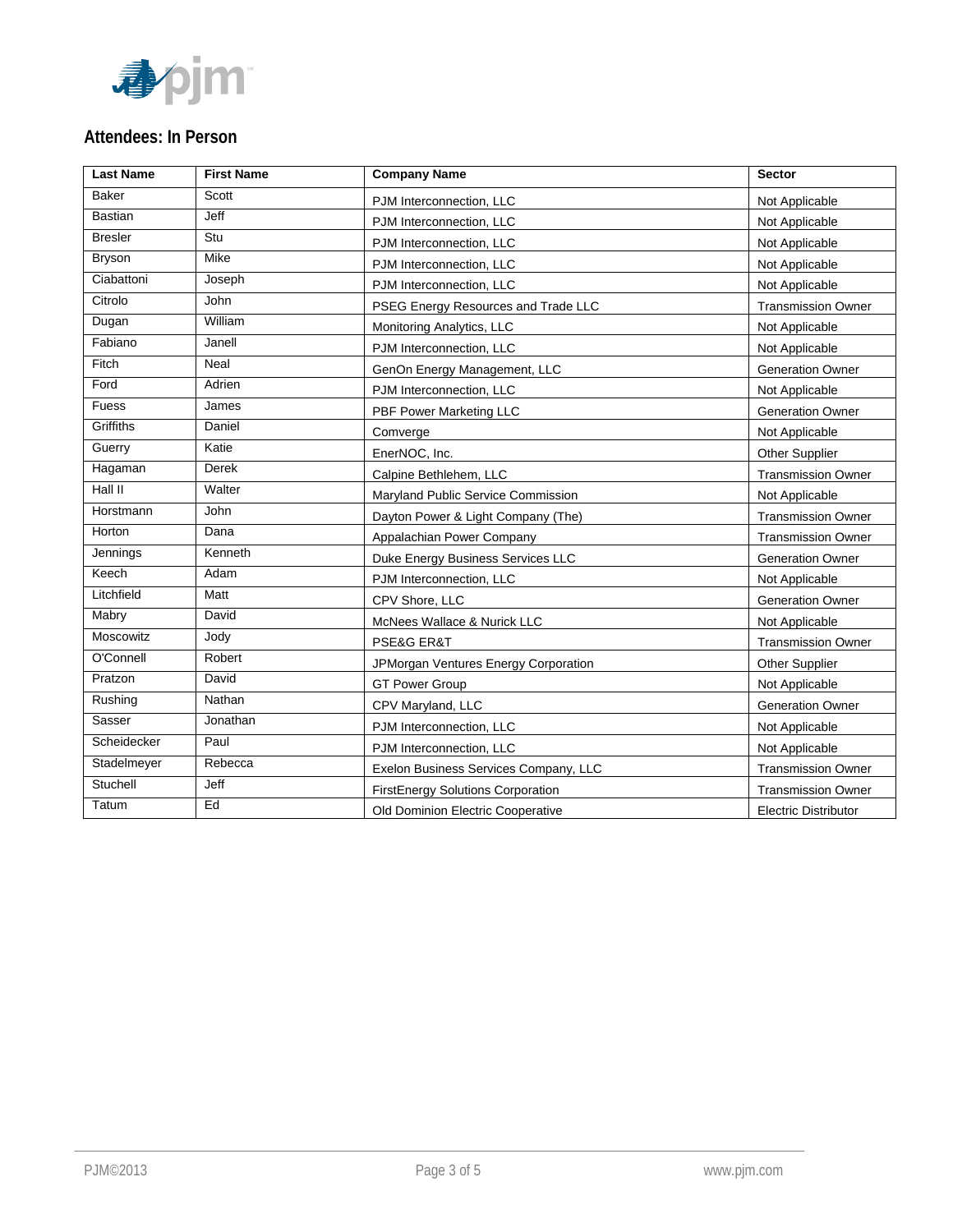

# **Attendees: Teleconference**

| <b>Last Name</b> | <b>First Name</b> | <b>Company Name</b>                            | <b>Sector</b>               |
|------------------|-------------------|------------------------------------------------|-----------------------------|
| Ainspan          | Malcolm           | Energy Curtailment Specialists, Inc.           | <b>Other Supplier</b>       |
| Anders           | David             | PJM Interconnection, LLC                       | Not Applicable              |
| Baran            | Eric              | Allegheny Electric Cooperative, Inc.           | <b>Electric Distributor</b> |
| <b>Bassett</b>   | Jeffrey           | <b>BP Energy Company</b>                       | <b>Other Supplier</b>       |
| <b>Batta</b>     | Michael           | Virginia Electric & Power Company              | <b>Transmission Owner</b>   |
| Bhavaraju        | Murty             | PJM Interconnection, LLC                       | Not Applicable              |
| Bolan            | Martin            | First Energy Solutions Corp.                   | <b>Transmission Owner</b>   |
| Borgatti         | Michael           | Gable and Associates                           | Not Applicable              |
| Breidenbaugh     | Aaron             | EnerNOC, Inc.                                  | <b>Other Supplier</b>       |
| <b>Brodbeck</b>  | John              | Potomac Electric Power Company                 | <b>Electric Distributor</b> |
| Campbell         | <b>Bruce</b>      | EnergyConnect, Inc.                            | <b>Other Supplier</b>       |
| Canter           | David             | <b>AEP</b>                                     | <b>Transmission Owner</b>   |
| Carretta         | Kenneth           | PSEG Energy Resources and Trade LLC            | <b>Transmission Owner</b>   |
| Clover           | Bernita           | Duquesne Light Company                         | <b>Transmission Owner</b>   |
| De Geeter        | Ralph             | Public Service Commission of Maryland          | Not Applicable              |
| Demuynck         | Rene              | New Jersey Board of Public Utilities           | Not Applicable              |
| DeNavas          | Joe               | Potomac Electric Power Company                 | <b>Electric Distributor</b> |
| Eber             | Jim               | Commonwealth Edison Company                    | <b>Transmission Owner</b>   |
| Falin            | Tom               | PJM Interconnection, LLC                       | Not Applicable              |
| Farber           | John              | DE Public Service Commission                   | Not Applicable              |
| Filomena         | Guy               | Customized Energy Solutions, Ltd.*             | Not Applicable              |
| Flaherty         | Dale              | Duquesne Light Company                         | <b>Transmission Owner</b>   |
| Gil              | David             | NextEra Energy Power Marketing, LLC            | <b>Generation Owner</b>     |
| Gilani           | Rehan             | ConEdison Energy, Inc.                         | <b>Other Supplier</b>       |
| Glazer           | Craig             | PJM Interconnection, LLC                       | Not Applicable              |
| Godson           | Gloria            | Potomac Electric Power Company                 | <b>Electric Distributer</b> |
| Gowrishankar     | Vignesh           | Other                                          | Not Applicable              |
| Greening         | Michele           | PPL EnergyPlus, L.L.C.                         | <b>Transmission Owner</b>   |
| Heizer           | Fred              | Ohio PUC                                       | Not Applicable              |
| Higgins          | Craig             | North Carolina Electric Membership Corporation | <b>Electric Distributor</b> |
| Hoatson          | Tom               | Riverside Generating, LLC                      | <b>Other Supplier</b>       |
| Horning          | Lynn              | PJM Interconnection, LLC                       | Not Applicable              |
| Hough            | James             | PSEG Energy Resources and Trade LLC            | <b>Transmission Owner</b>   |
| Huntoon          | Stephen           | NextEra Energy Power Marketing, LLC            | <b>Generation Owner</b>     |
| Hyzinski         | Tom               | PPL Energy Plus, LLC                           | <b>Transmission Owner</b>   |
| Jablonski        | James             | Borough of Butler, Butler Electric Division    | <b>Electric Distributor</b> |
| Kopon            | Owen              | Brickfield, Burchett, Ritts, and Stone, PC     | Not Applicable              |
| LaRocque         | Matt              | PJM Interconnection, LLC                       | Not Applicable              |
| Lieberman        | Steven            | Old Dominion Electric Cooperative              | <b>Electric Distributor</b> |
| Lindeman         | Tony              | <b>FirstEnergy Solutions Corp</b>              | <b>Transmission Owner</b>   |
| Mahoney          | Julie             | New York State Electric & Gas Corp.            | <b>Other Supplier</b>       |
| Mancuso          | Maria             | <b>Baltimore Gas and Electric Company</b>      | <b>Transmission Owner</b>   |
| Martin           | Valerie           | The Federal Energy Regulatory Commission       | Not Applicable              |
| Marzewski        | Skyler            | Monitoring Analytics, LLC                      | Not Applicable              |